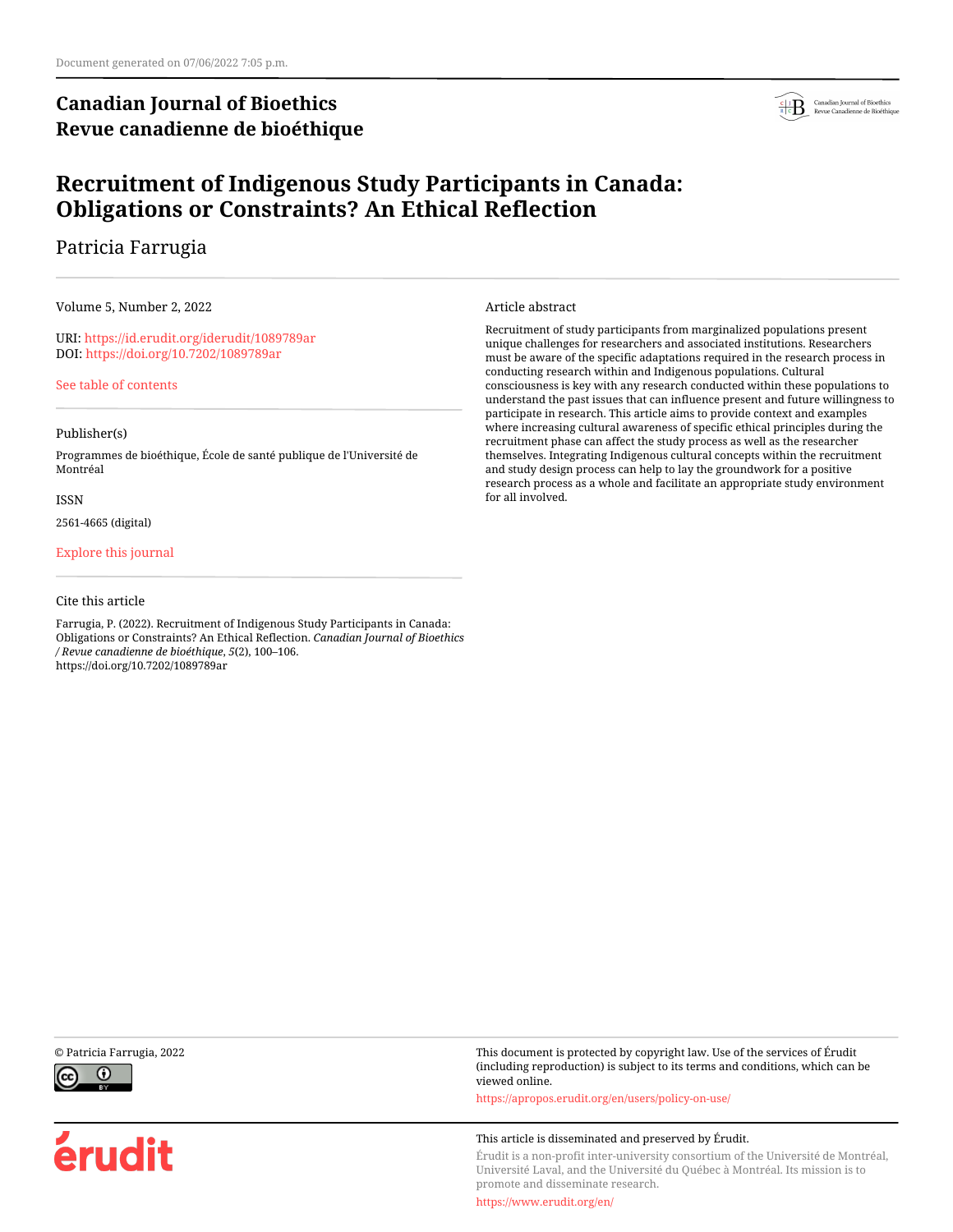

**ARTICLE** (ÉVALUÉ PAR LES PAIRS / PEER-REVIEWED)

# **Recruitment of Indigenous Study Participants in Canada: Obligations or Constraints? An Ethical Reflection**

Patricia Farrugia<sup>a</sup>

#### **Résumé Abstract**

Le recrutement de participants à des études au sein de populations marginalisées présente des défis uniques pour les chercheurs et les institutions associées. Les chercheurs doivent être conscients des adaptations spécifiques requises dans le adaptations required in the research process in conducting processus de recherche pour mener des recherches au sein des research within and Indigenous populations. Cultural populations autochtones. La conscience culturelle est consciousness is key with any research conducted within these essentielle pour toute recherche menée au sein de ces populations, afin de comprendre les problèmes passés qui peuvent influencer la volonté actuelle et future de participer à la recherche. Cet article vise à fournir un contexte et des exemples où une sensibilisation culturelle accrue à des principes éthiques spécifiques pendant la phase de recrutement peut avoir un impact sur le processus d'étude ainsi que sur le chercheur luimême. L'intégration de concepts culturels indigènes dans le processus de recrutement et de conception de l'étude peut facilitate an appropriate study environment for all involved. contribuer à jeter les bases d'un processus de recherche positif dans son ensemble et faciliter un environnement d'étude approprié pour toutes les personnes impliquées.

Recruitment of study participants from marginalized populations present unique challenges for researchers and associated institutions. Researchers must be aware of the specific populations to understand the past issues that can influence present and future willingness to participate in research. This article aims to provide context and examples where increasing cultural awareness of specific ethical principles during the recruitment phase can affect the study process as well as the researcher themselves. Integrating Indigenous cultural concepts within the recruitment and study design process can help to lay the groundwork for a positive research process as a whole and

#### **Mots-clés Keywords**

recrutement, autochtones, éthique, défis, recherche recruitment, Indigenous, ethical, challenges, research

#### **Affiliations**

<sup>a</sup> Department of Surgery, McMaster University, Hamilton, Ontario, Canada **Correspondance / Correspondence:** Patricia Farrugia[, patricia.farrugia@medportal.ca](mailto:patricia.farrugia@medportal.ca)

I am an Anishinaabe scholar from Chippewas of Nawash, Ojibway-Saugeen Nation. The impact of non-Indigenous research practices and historical events cannot be forgotten by the Indigenous communities of Canada. Non-Indigenous researchers, including settlers and newcomers to Canada, must be aware of the history of colonialization involved in research with Indigenous peoples, reflect on its consequences, and support Indigenous populations through healing and reconciliation.

### **INTRODUCTION**

Recruitment of study participants is an essential part of research and can be considered one of the most challenging aspects of any project. Recruitment involves selecting individuals or groups to participate in a research study by building relationships with participants and their communities. Although there are many aspects involved in a research study, proper recruitment techniques are vital as they contribute to the methodological strengths of a study and affect the validity and power of statistical analyses (1). Enrolling individuals in a research study may raise particular challenges depending on the population of interest. Conducting research with individuals from marginalized populations requires insight and allyship for the cultural values and beliefs of each group. Identification and awareness of the research perspectives of a marginalized population is a crucial first step in the recruitment process. The Indigenous (or Aboriginal) populations of Canada – i.e., First Nations, Inuit and Metis – remain marginalized and live with ongoing and important socio-economic challenges (amongst others), which for many is combined with an enduring resentment and mistrust in research based on numerous historical events of unethical research. Non-Indigenous researchers should thus be aware of this context in their recruitment of Indigenous populations. For example, researchers wishing to undertake research projects with these populations or in their communities are encouraged to modify a traditional approach to recruitment, as a matter of ethical principle, and in partnership with the guidance of the Indigenous population themselves. But in transforming recruitment practices, researchers may encounter novel situations (or challenges), including collaborative identification of research questions (and analysis) and indigenous ways of knowing that lead to community benefits without stigmatization for participation in research. Awareness of these issues and acknowledgement of Indigenous perspectives on research are a key step for non-Indigenous researchers in the recruitment process, and the ethical conduct of research more generally.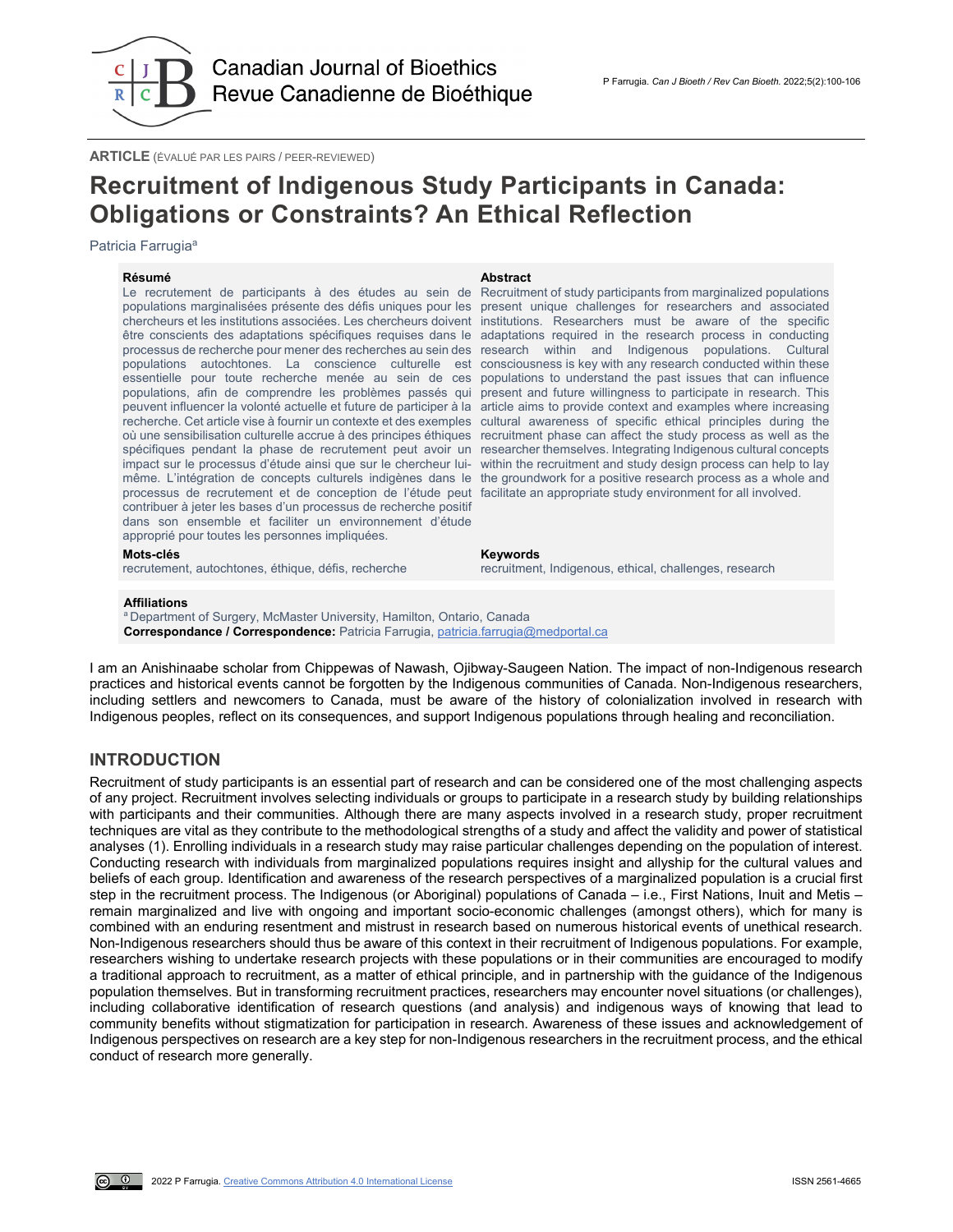## **RESPECT FOR INDIGENOUS PERSONS IN RECRUITMENT**

Conducting research in an ethical manner begins with respect for both individual participants and the broader population of interest. Respect for human dignity requires that research involving humans be conducted in a manner that is sensitive to the inherent worth of all human beings and the respect and consideration that they are due (2). Historically, there is a legacy of unethical research practices involving the Indigenous populations of Canada, where researchers did not respect the autonomy of Indigenous individuals as independent research participants meriting dignity and able to give free and informed consent. Notable examples include health research within Aboriginal communities that were conducted without appropriate insight and understanding of the cultural differences, i.e., a colonial mentality that treated individuals as subjects – and not participants – in exploitative and even unethical research (3). Non-Indigenous researchers must be cognizant of and recognize the previous unethical circumstances of harm and dishonesty in recruitment strategies of research trials conducted with Indigenous participants. Explicit respect for Indigenous individuals who may potentially participate in research is crucial for non-Indigenous researchers to have in mind, and should be seen as a key starting point in planning for recruitment. Further, the way an Indigenous person views the benefits of research and their reasons for participation in a trial may be different (although not necessarily) from that of a non-Indigenous person.

It is also important to understanding differences in terminology and how different individuals within Indigenous populations in Canada (i.e., First Nation, Inuit or Metis) may name themselves. Terminology can be critical for Indigenous populations, as the term for a group may not have been selected by the population themselves but instead imposed on them by colonizers (4-6). Indigenous individuals may also define themselves according to their historical clan or family nation. The use of these terms is not universal and requires dialogue between non-Indigenous researchers and the study participants to ensure respect during the recruitment process. Building the necessary relationship with an Indigenous community or Nation requires a great deal of time and awareness of unique cultural views of the research process. Non-Indigenous researchers must work together with Indigenous communities throughout the recruitment and research process to, where possible, align with the OCAP principles of Ownership, Control, Access, and Possession (7); researchers should also be particularly attentive to the guidance provided in Chapter 9 of the Tri-Council Policy Statement: Ethical Conduct for Research Involving Humans – TCPS2 (2), which is specifically focused on "Research Involving the First Nations, Inuit and Métis Peoples of Canada". These resources can help clarify the important differences that may exist amongst Indigenous communities with regards to, amongst others, values of traditional knowledge and world views, and their relationship with research protocol development processes. They also point to the existence of both individual and community safeguards regarding research participation.

Obligatory collaboration with Indigenous local councils, requests to relinquish primary control of the research process, or mistrust from Indigenous communities may be experiences for which many non-Indigenous researchers are not prepared. Further, the views of and values related to the proposed research may raise issues about community obligations and cultural benefits. These may also extend to the interconnection between humans and the natural world, and include obligations to maintain, and pass on to future generations, knowledge received from ancestors as well as innovations devised in the present generation (2). Although not universal – i.e., not all Indigenous communities will have the same requirements or concerns – non-Indigenous researchers must be very aware that their world views can be distinct from and at times may even be in opposition to those of the individuals and communities with whom they wish to conduct research (3).

## **INFORMED CONSENT**

The unique identities and distinctive culture affirmations of Indigenous peoples need to be acknowledged throughout the consent process, which begins at the recruitment stage and continues through to analysis and dissemination of the findings of a study. Informed consent must be voluntary without coercion and supported by a discussion of the data collection and other research activities used in a study. As already mentioned above, historically, Indigenous populations were denied the right to voluntary participation in research: they were enrolled in studies without even basic informed consent or that involved intentional deception regarding the study objectives. It should thus not be at all surprising that these experiences have severely tainted the views of many Indigenous individuals regarding research in general, and led to lasting apprehensions regarding participation in research, even if ethical norms and oversight have changed radically in the last 40 years.

A notable and shocking example involved studies in 1942 on malnourished Indigenous children of residential schools, who were divided into intervention and control groups, with half of the 300 children receiving vitamin supplements with the remainder, i.e., the control group, being denied a beneficial supplement (8). Consent to participate was not obtained from any parent or guardian, nor were the risks of the study explained; and researchers simply observed the physical effects of malnutrition on these children without correcting the harmful effects when the study concluded. Similar studies were also conducted at the Hospital for Sick Children in 1942-1952, to document the effects of malnutrition on dental health, by denying Indigenous children proper health and dental care when they developed complications of severe malnourishment. Even as children died, the experiments continued (9). And in the North, Inuit were recruited as research participants in studies from 1967-1973 involving skin graft experiments, without informed consent or explanation regarding the risks or objectives of the studies. The skin of one Inuit's arm was removed and the skin from another individual was put in its place in order to observe the viability of the skin graft in different temperatures and environments (10). Decades later, Inuit participants involved in these studies continued to suffer physical and mental health issues as a result of these unethical experiments. Another classic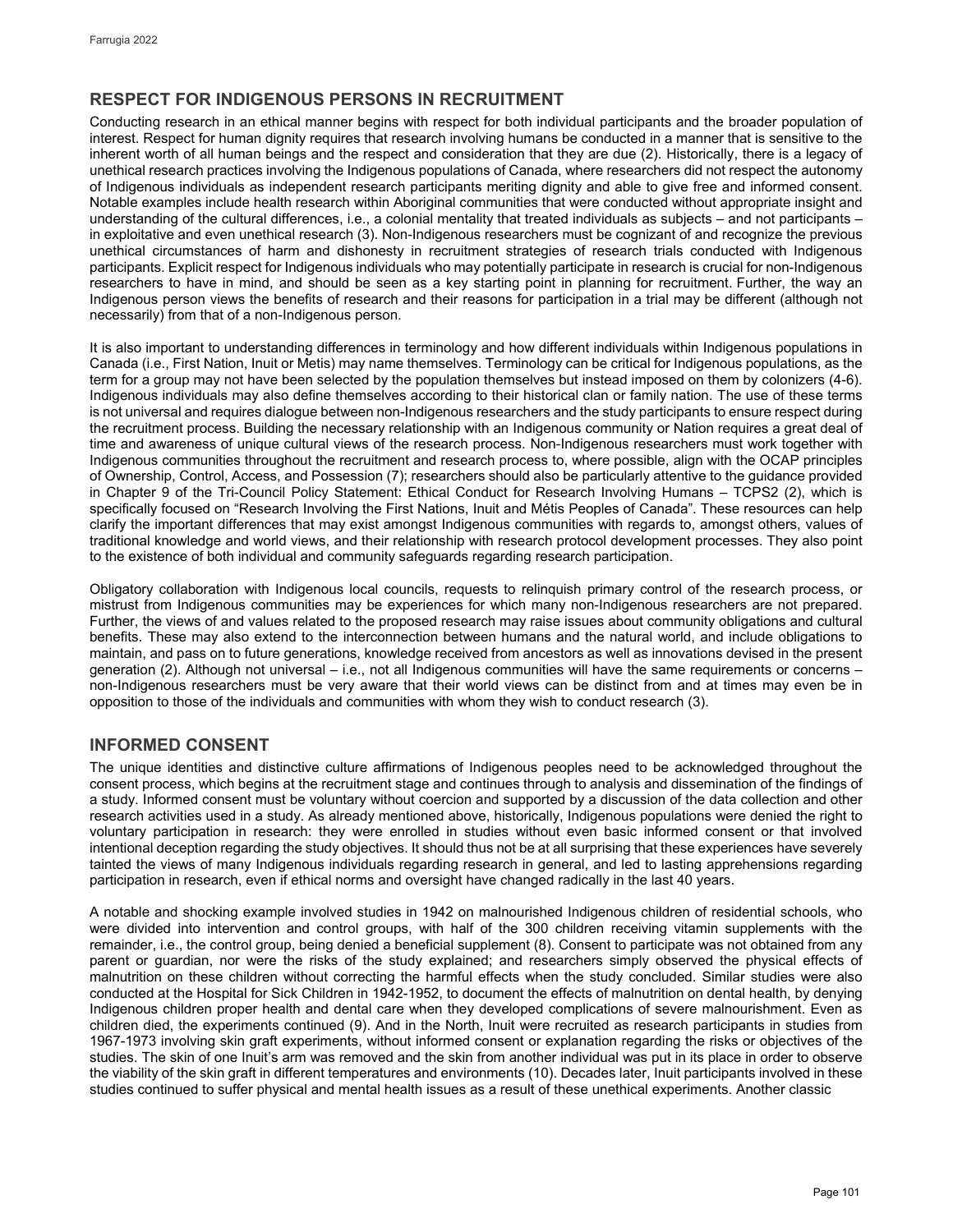Unethical research involving Indigenous populations in Canada continued well into the late 1980s, with the high profile case of biological sample misuse in the Nuu-Chah Nulth First Nation in British Columbia. The study in question aimed to learn more about rheumatoid arthritis, and the samples collected were subsequently shared with other investigators around the world for a variety of research purposes beyond the scope of the original research. Although these practices were common among researchers at the time, the Nuu‐Chah‐Nulth did not consent to this secondary use of their samples and so viewed this as a breach of faith and demanded that the samples be returned (11). Despite the absence of consent for secondary research, additional research was funded by major funding agencies, including the US National Institutes of Health, and was approved through multiple university ethics review boards (12).

The TCPS2 (2) has specific guidelines to enable non-Indigenous researchers in conducting mutually beneficial and culturally competent research with Indigenous populations in Canada. Yet, a 2016 systematic review identified a limited number of articles that evaluate preferences or understanding of the optimal communication methods to be used in seeking informed consent for research with Indigenous populations (13). Awareness and acknowledgement by non-Indigenous researchers of the events of the past that have affected how Indigenous populations view research is necessary to foster a sense of trust in a community of interest prior to the recruitment process. Without first developing such trusting relationships, e.g., through open communication with Indigenous band councils and communities, researchers risk being confronted by revelations of previous unethical research, and thus experience a generalised distrust and rejection of their project, regardless of its ethicality.

## **CONCERN FOR WELFARE**

Indigenous populations have many health challenges and societal disadvantages as a result of historical colonial activities. First Nations, Inuit and Metis peoples continue to experience considerably lower health outcomes than non-Indigenous Canadians (14). As such, disparities in the burden of chronic diseases, mental health issues and social determinants of health for Indigenous peoples need to be a focus for health research. Researchers have a responsibility to care for the welfare of all research participants, but even well-intentioned research has been a source of distress for Indigenous people because of its implications, methods, and lack of responsiveness to community needs and concerns (15).

Indigenous communities may view research through a different cultural lens compared to non-Indigenous Communities. For example, they may be particularly concerned that research should enhance their capacity to maintain their cultures, languages, and identities as First Nations, Inuit, or Métis peoples, and to support their full participation in and contributions to Canadian society (2). Attending to the welfare of both the individual and the community, Indigenous research requires alterations to the standard recruitment process, notably through diversifying recruitment practices by engaging with the community to acknowledge Indigenous perspectives. The Western approach to much health research is still grounded in a positivist worldview that maximizes an objective and value-free approach to studying human and natural realities. As Smith notes, "[f]rom an Indigenous perspective, Western research is more than just research that is in a positivist tradition. It is research which brings to bear, on any study of Indigenous peoples, a cultural orientation, a set of values, a different conceptualization of such things as time space and subjectivity, different and competing theories of knowledge, highly specialized forms of language and highly specialized forms of power" (16). And this worldview may be disconnected from how Indigenous populations value and understand the research.

In a recent literature review examining research methodology and community participation, studies that included Indigenous participations were more likely to include Indigenous epistemologies and participatory evidence sources and evaluation methods (17). Non-Indigenous researchers must acknowledge the potential colonialist principles present in both the recruitment of research participants and the subsequent analytic processes, as being potentially harmful to Indigenous participation. They must consider the impact of their research on Indigenous communities and avoid stigmatization or discrimination in research outcomes. Engagement, during the design process, with groups whose welfare may be affected by the research can help to clarify the potential impact of the research and indicate where measures can be taken to minimize such effects (2). Community-based participatory research (CBPR) is increasingly being adopted by Canadian researchers to facilitate research "with" Indigenous peoples compared to "on" Indigenous peoples (18). CBPR can help researchers acknowledge and address the imbalance of power, focus research on important community issues and include multiple world views. Through fostering empowerment and working with partners, community capacity is developed by approaching research as education, and respecting the established protocols of working with Indigenous people (19).

## **JUSTICE**

Justice in research involves the fair selection of research participants, and ensuring that the risks, benefits and harms of research are distributed equitably (i.e., between participants, their communities and the broader population). But how justice is understood can vary depending on the population of interest. For example, Indigenous research participants may view participation in a research study as the community coming together to contribute to overall well-being. Four axiological assumptions – often called "the four R's" – can be embedded within Indigenous research: responsibility, respect, reciprocity, and rights (20). Non-Indigenous researchers should thus make explicit their paradigm of justice and explore how this relates to Indigenous perspectives. Yet, in practice, this has often not been the case.

Historically, Indigenous communities were involved in research that benefited only non-Indigenous populations. According to Honorable Murray Sinclair: "We do know that there were research initiatives that were conducted with regard to medicines that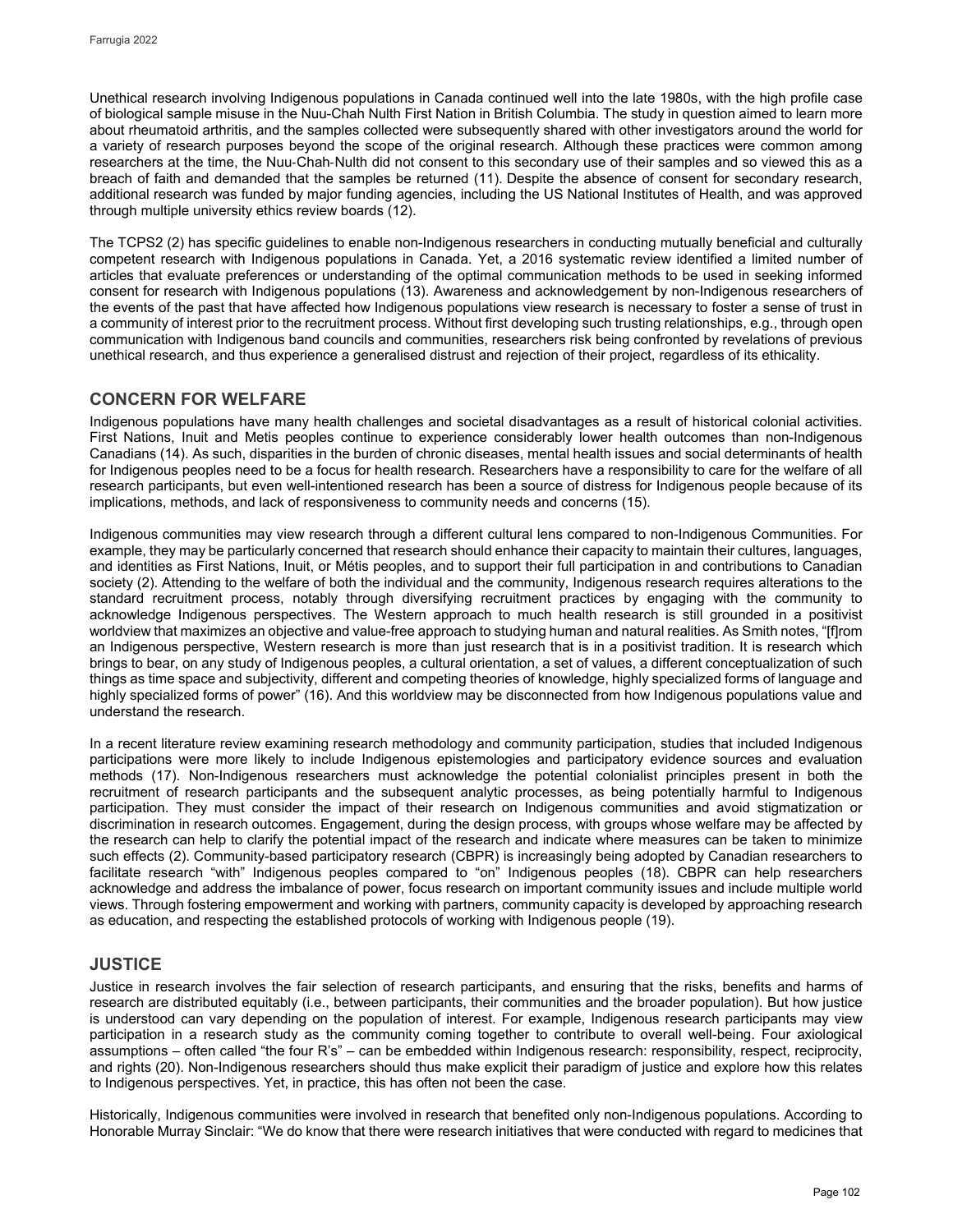were used ultimately to treat the Canadian population. Some of those medicines were tested in Aboriginal communities and residential schools before they were utilized publicly." (21) Research has been inequitable due to power imbalances between non-Indigenous researchers and Indigenous study participants. And alongside an absence of consent, there has been limited access to data, lack of involvement in research question development and study design, and lack of acknowledgement as research contributors (22). In the past, Indigenous communities were perceived as groups of subjects available for experimentation and subject to acts of injustice at the hands of non-Indigenous researchers and elected officials. The principles of colonialism violated the ethics of justice in research by eradicating the adoption of Indigenous community perspectives in recruitment for research. "During the war and early postwar period bureaucrats, doctors, and scientists recognized the problems of hunger and malnutrition, yet increasingly came to view Aboriginal bodies as "experimental materials" and residential schools and Aboriginal communities as kinds of "laboratories" that they could use to pursue a number of different political and professional interests" (23).

The Canadian government, in the early 1930s, attempted to improve living conditions on a reserve in remote Saskatchewan by implementing colonial principles of health. Although rates of infant mortality and death rates decreased in the Qu'Appelle region, there was concern about spread of tuberculosis from Indigenous to non-Indigenous populations. Tuberculosis was an ongoing public health crisis and research was underway to determine the efficacy of the tuberculosis vaccine. Tuberculosis associations had increased public awareness of tuberculosis prevention and treatment and exerted steady pressure on the federal government to control the tuberculosis "menace" on reserves (24). The government determined that vaccines were cheaper than paying to improve the conditions of Indian residential schools and reserves or treating people in sanatoriums which could turn into lengthy stays (25). The Bacille Calmette-Guérin (BCG) trials with the Qu'Appelle reserve remains an important example of injustice in Indigenous research. The medical superintendent of a sanatorium chose to experiment with the BCG vaccine in the Qu-Appelle reserve simply out of convenience and without disclosing the risks and benefits of the vaccine (24). While vaccine development and research could benefit a large portion of the Canadian population, the researchers chose to ignore many factors present on the reserve that contributed the spread of the disease. Recruitment of members of the Qu'Appelle reserve to participate in these trials was done by capitalizing on the poor tuberculosis health protection measures available in the community. And study participants, including Indigenous infants, died as a result of poor living conditions, something not addressed in this trial. The benefits of research were thus for other privileged populations in Canada, while the people of the Qu'Appelle reservation bore the risks and obtained no direct or indirect benefits from the research. The vaccine trial was noted to be the first randomized control trial in Canada and demonstrated the efficacy of the BCG vaccine against tuberculosis. But its success was predicated on the exploitation of the suffering in the Qu'Appelle Indigenous community.

## **THE NON-INDIGENOUS RESEARCHER: RECRUITMENT, RESEARCH ETHICS AND COMMUNITY PROSPERITY**

Recruitment of Indigenous research participants for a study may appear challenging for non-Indigenous researchers, for many of the reasons presented previously. Several influential research studies (26-29) have been completed by non-Indigenous researchers by applying Indigenous research perspectives during the recruitment process. There are several methods for each ethical research principle that can be applied by non-Indigenous researchers in their recruitment practices with Indigenous populations (Table 1).

| <b>Research Principle</b> | <b>Adaptation for Recruitment in Indigenous Research</b>                                               |  |  |  |  |
|---------------------------|--------------------------------------------------------------------------------------------------------|--|--|--|--|
| Respect for persons       | Ensure the use of appropriate terminology for the Indigenous research participant<br>٠                 |  |  |  |  |
|                           | Value of self-determination in research<br>$\bullet$                                                   |  |  |  |  |
|                           | Value of traditional knowledge and world views with research (OCAP)<br>٠                               |  |  |  |  |
| Autonomy and Informed     | Voluntary, full disclosure of study intentions and knowledge dissemination<br>٠                        |  |  |  |  |
| Consent                   | Acknowledgement and awareness of past events, and importance of informed consent as<br>$\bullet$       |  |  |  |  |
|                           | part of recruitment                                                                                    |  |  |  |  |
|                           | Open communication with Indigenous bands, councils and communities<br>٠                                |  |  |  |  |
| Concern for Welfare       | Recruitment as a participant in research should benefit the Indigenous community<br>٠                  |  |  |  |  |
|                           | Avoid stigmatization with recruitment practices and research participation                             |  |  |  |  |
|                           | Awareness of Indigenous epistemologies and effects of colonialism on beliefs of community<br>٠         |  |  |  |  |
|                           | welfare during research recruitment                                                                    |  |  |  |  |
|                           | Community based research practices in recruitment<br>٠                                                 |  |  |  |  |
| Justice                   | Indigenous perspective for recruitment - community comes together for all                              |  |  |  |  |
|                           | Recruitment for participating in a research study will benefit Indigenous individuals and<br>$\bullet$ |  |  |  |  |
|                           | communities                                                                                            |  |  |  |  |
|                           | Ensure power balance between researcher and community                                                  |  |  |  |  |

| Table 1. Research Ethics and Indigenous Paradigm for Recruitment |  |  |  |  |  |  |
|------------------------------------------------------------------|--|--|--|--|--|--|
|------------------------------------------------------------------|--|--|--|--|--|--|

Respect for the Indigenous ways of knowing and research interests is the foundation of any successful recruitment process involving this population. A recent research protocol, developed with Indigenous culturally appropriate research views to gain knowledge of urban Indigenous populations living with obesity and type 2 diabetes mellitus with reference to bariatric surgery (26), can be a helpful model. Recruitment methods were designed in consultation with Indigenous elders and a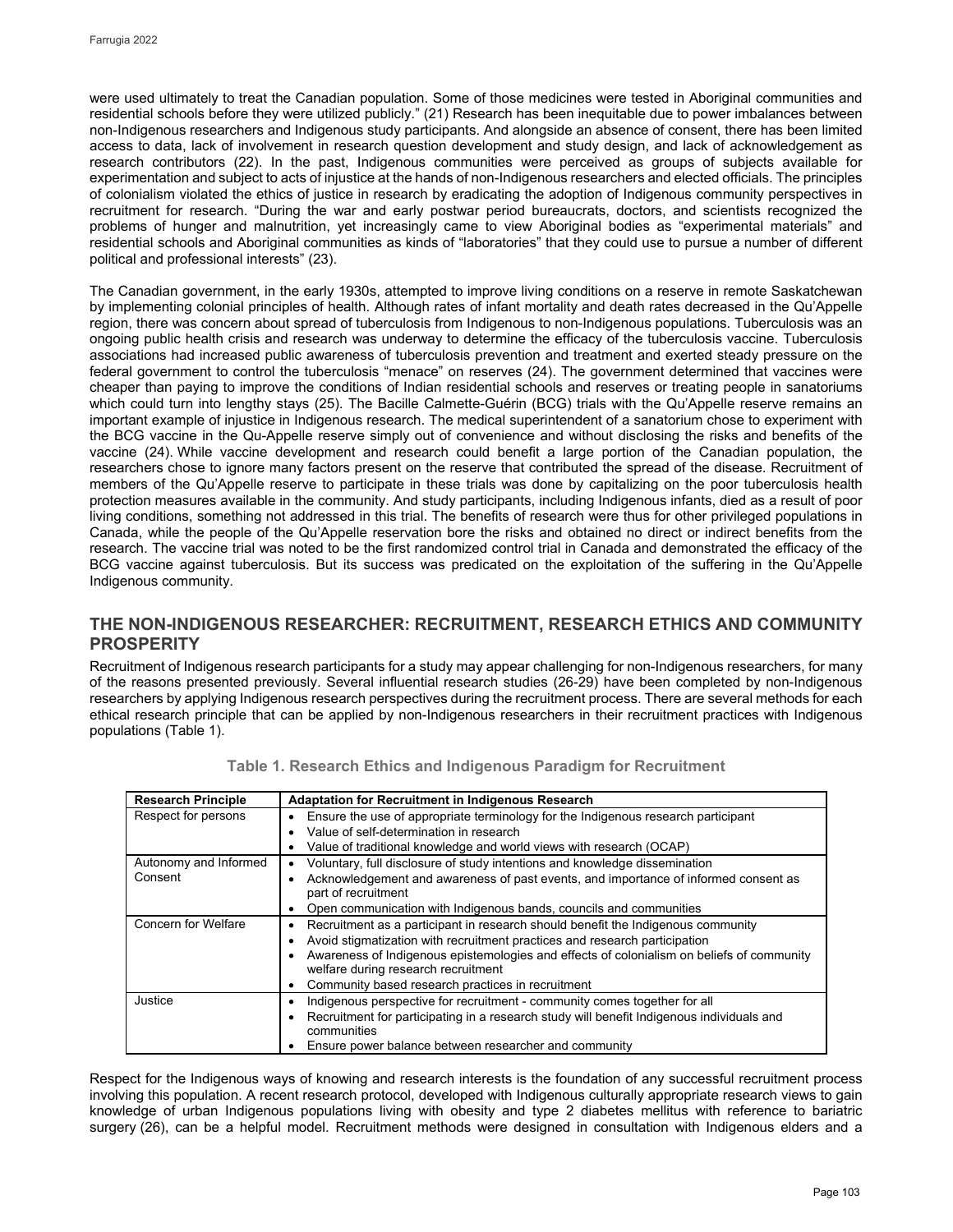community advisory group, and included sequential sharing circles and semi-structured conversational interviews to highlight Indigenous ways of communication. In a study by Ball and colleagues, the "Indigenous Fathers Project" (27), consultations with community groups in British Columbia explored how Indigenous fathers conceptualize their roles with their young children and navigate the transition to fatherhood. In this qualitative study, the researchers outlined the benefits of early partnership and inclusion of local communities and how this directly benefited study participant recruitment and enrolment. In addition to ensuring relevance and potential benefit of the research with reference to community priorities, ethical preconditions for communities to partner in the research included developing trust with members of the university-based team and negotiating an agreement about how the community would be involved in every stage of the research (2).

Although the implementation traditional principles or collaborative approaches are not always easy in practice, they can result in much greater interest, buy-in, response, and retention rates with consequent increased effectiveness and efficacy of the research (7). By contrast, when research decisions are taken without meaningful participation of Indigenous researchers, organizations, traditional knowledge holders and communities, there is a risk of harm through misrepresentation or conducting research in a disrespectful way (30). Experiencing resistance from the community may also promote humility and encourage non-Indigenous researchers to think critically about their methodologies, invest more effort into the relationship building process, and seek out help from Indigenous community members (31). Recruitment of participants under these circumstances can be frustrating for new researchers as participant recruitment influences participant retention rate impacting the validity of the study. Providing opportunities for community-based participation in research is an approach to address these issues. One such example is a recent collaborative study partnership combining indigenous ways of knowing and research methods examined end of life care service delivery gaps for Indigenous people in Ontario (29). The research team included a national Indigenous Health organization, Indigenous researchers and Knowledge Holders to form a research partnership. Using community based participatory research to develop this partnership, the project focused on the "two-eyed seeing approach" with research recruitment and objectives relevant to Indigenous people (29). The study was successful in demonstrating collective community benefits with a learning process to help adapt non-Indigenous researchers to Indigenous ways of knowing.

With an understanding of the impact of historical events of unethical research practices involving Indigenous populations in Canada, researchers have gained insight into reconciliation principles that can open a new door for many Indigenous communities to become involved in research. For non-Indigenous researchers, to some degree, the complexities of conducting research with Indigenous partners can be stabilized and brought to a more ethical position by the increased practice of reflexivity, which has as its primary goal the reduction of "unintentional effects of power" (32). Non-Indigenous researchers can, for example, adapt their sense of ownership of the recruitment process and perceived power and control of the study objectives. Chan and colleagues led a national study involving multiple Indigenous chiefs and band councils in observing nutritional health and environments of First Nations communities (28). From the start of the trial, with recruitment, the research mandate of the study was constructed in collaboration with the people involved. Data analysis and training workshops were conducted to help community members interpret community specific data. Power was provided to the study participants and community members throughout this study, with the results delivered to each community for their own use. Indigenous groups were given the opportunity to be in control of the recruitment process and knowledge dissemination of the study's findings, a role that has been denied in the past to Indigenous research participants.

Whether an Indigenous or non-Indigenous person is conducting research, it is essential the recruitment practices involving Indigenous populations reflect and uphold Indigenous values and ethical principles. Non-Indigenous researchers must be aware of colonial events and unethical research practices that still affect the current state of research amongst Indigenous communities. Recruitment practices should respect the ideals of self-determination and community benefit of research participation. Mutual partnerships with local Indigenous councils and community groups begins with the recruitment process and continues through all the stages of research. By abiding by these principles in recruitment practices with Indigenous communities, research studies can attain a sense of community and respect for all those involved.

| <b>Recu/Received: 13/06/2020</b>               | Publié/Published: 13/06/2022                                                                                                                                          |
|------------------------------------------------|-----------------------------------------------------------------------------------------------------------------------------------------------------------------------|
| <b>Remerciements</b><br>le cadre de ce projet. | Acknowledgements<br>Merci au Dr Lisa Schwartz pour ses conseils et son soutien dans Thank you to Dr. Lisa Schwartz for her quidance and support<br>with this project. |
| Conflits d'intérêts<br>Aucun à déclarer        | <b>Conflicts of Interest</b><br>None to declare                                                                                                                       |

#### **Édition/Editors:** Antoine Boudreau LeBlanc & Aliya Affdal

Les éditeurs suivent les recommandations et les procédures The editors follow the recommendations and procedures décrites dans le [Code of Conduct and Best Practice Guidelines](http://publicationethics.org/resources/code-conduct) outlined in the COPE Code of Conduct and Best Practice [for Journal Editors](http://publicationethics.org/resources/code-conduct) de COPE. Plus précisément, ils travaillent [Guidelines for Journal Editors.](http://publicationethics.org/resources/code-conduct) Specifically, the editors will work pour s'assurer des plus hautes normes éthiques de la to ensure the highest ethical standards of publication, including: publication, y compris l'identification et la gestion des conflits the identification and management of conflicts of interest (for d'intérêts (pour les éditeurs et pour les auteurs), la juste editors and for authors), the fair evaluation of manuscripts, and évaluation des manuscrits et la publication de manuscrits qui the publication of manuscripts that meet the journal's standards répondent aux normes d'excellence de la revue.

of excellence.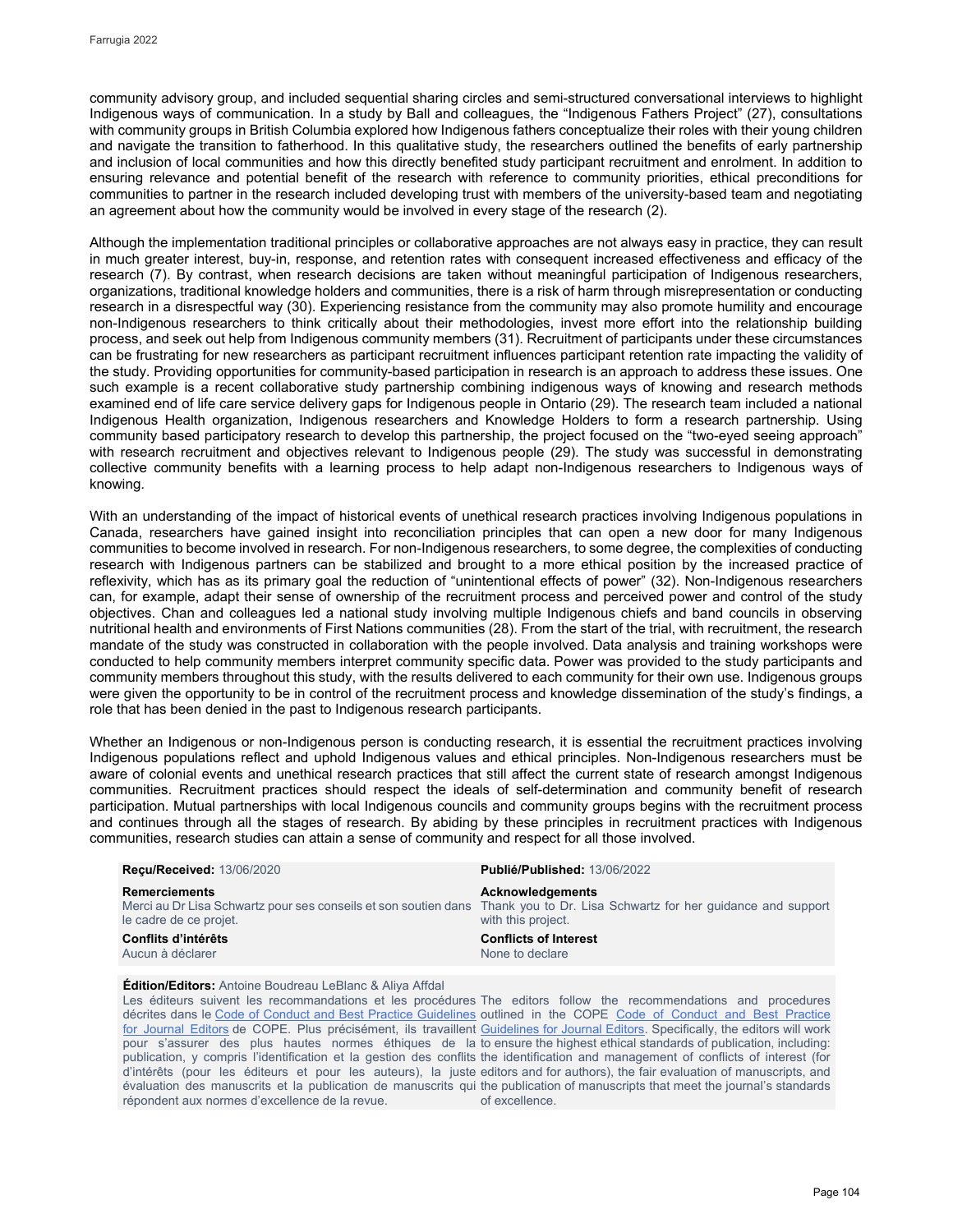### **Évaluation/Peer-Review:** Anonymous & Anonymous

Les recommandations des évaluateurs externes sont prises en Reviewer evaluations are given serious consideration by the considération de façon sérieuse par les éditeurs et les auteurs editors and authors in the preparation of manuscripts for dans la préparation des manuscrits pour publication. Toutefois, publication. Nonetheless, being named as a reviewer does not être nommé comme évaluateurs n'indique pas nécessairement necessarily denote approval of a manuscript; the editors of l'approbation de ce manuscrit. Les éditeurs de la <u>*Revue* [Canadian Journal of Bioethics](http://cjb-rcb.ca/)</u> take full responsibility for final *[canadienne de bioéthique](http://cjb-rcb.ca/)* assument la responsabilité entière de acceptance and publication of an article. l'acceptation finale et de la publication d'un article.

## **REFERENCES**

- 1. Vadeboncoeur C, Foster C, Townsend N. [Challenges of research recruitment in a university setting in England.](https://academic.oup.com/heapro/article/33/5/878/3836948) Health Promotion International. 2018;33(5):878-86.
- 2. Canadian Institutes of Health Research, Natural Sciences and Engineering Research Council of Canada, and Social Sciences and Humanities Research Council. Tri-Council Policy Statement: Ethical Conduct for Research [Involving Humans.](https://ethics.gc.ca/eng/policy-politique_tcps2-eptc2_2018.html) 2018.
- 3. Nadalin V, Maar M, Ashbury F, McLaughlin J. [Issues in the recruitment and retention of Aboriginal health research](https://ir.lib.uwo.ca/aprci/44)  [participants](https://ir.lib.uwo.ca/aprci/44) in Canada. Aboriginal Policy Research Consortium International (APRCi). 2010;44.
- 4. Indigenous Foundations Arts UBC[. Indigenous Foundation.](http://indigenousfoundations.arts.ubc.ca/terminology/) 2021.
- 5. Constitution Act[. Part 1: Canadian charter of rights and](https://laws-lois.justice.gc.ca/eng/const/page-12.html) freedoms. 1982.
- 6. UN General Assembly. United Nations Declaration on the Rights of Indigenous Peoples: resolution / adopted by the [General Assembly.](https://www.refworld.org/docid/471355a82.html) 2007.
- 7. First Nations Governance Centre. [Ownership, Control, Access and Possession.](https://fnigc.ca/ocap-training/) 2021.
- 8. Hyett S, Marjerrison S, Gabel C[. Improving health research among Indigenous Peoples in Canada.](https://www.cmaj.ca/content/190/20/E616) CMAJ. 2018:190(20):E616-21.
- 9. MacDonald NE, Stanwick R, Lynk A. Canada's shameful history of nutrition research on residential school children: [the need for strong medical ethics in Aboriginal health research.](https://www.ncbi.nlm.nih.gov/pmc/articles/PMC3941673/) Paediatrics & Child Health. 2014;19(2):64
- 10. Martens K[. Inuit files lawsuit for being guinea pigs in late 60s biological experiment.](https://www.aptnnews.ca/national-news/inuit-file-lawsuit-for-being-human-guinea-pigs-in-late-60s-biological-experiment/) Aboriginal Peoples News. 6 June 2019.
- 11. Absolon K, Willett C. Putting ourselves forward: Location in Aboriginal research. In: Brown L, Strega S, editors. Research as Resistance: Critical, Indigenous, and Anti-oppressive Approaches. Canadian Scholars' Press; 2005. p. 97-126.
- 12. Garrison NA, Hudson M, Ballantyne LL, et al. Genomic research through an indigenous lens: understanding the [expectations.](https://pubmed.ncbi.nlm.nih.gov/30892943/) Annual Review of Genomics and Human Genetics. 2019;20:495-517.
- 13. Fitzpatrick EFM, Martiniuk ALC, D'Antoine H, et al. Seeking consent for research with indigenous communities: a [systematic review.](https://bmcmedethics.biomedcentral.com/articles/10.1186/s12910-016-0139-8) BMC Medical Ethics. 2016;17:65.
- 14. National Collaborating Centre for Indigenous Health[. An overview of Aboriginal health in Canada.](https://www.nccih.ca/495/An_Overview_of_Aboriginal_Health_in_Canada.nccih?id=101) July 2013.
- 15. Kolb B, Wallace AM, Hill D, Royce M. [Disparities in cancer care among racial and ethnic minorities.](https://pubmed.ncbi.nlm.nih.gov/17024873/) Oncology. 2006;20(10):1256-61.
- 16. Smith LT. Decolonizing Methodologies: Research and Indigenous Peoples. Zed Books Ltd.; 2021.
- 17. Dion ML, Diaz Rios C, Leonard K, Gabel C. [Research methodology and community participation:](https://www.semanticscholar.org/paper/Research-Methodology-and-Community-Participation%3A-A-Dion-Rios/d5c23830c1c25092aeb1358715c3c81552e8aae0) a decade of [Indigenous social science research in Canada.](https://www.semanticscholar.org/paper/Research-Methodology-and-Community-Participation%3A-A-Dion-Rios/d5c23830c1c25092aeb1358715c3c81552e8aae0) Canadian Review of Sociology/Revue Canadienne de sociologie. 2020(1):122-146
- 18. Goodman A, Morgan R, Kuehlke R, et al. <u>"We've been researched to death": exploring the research experiences of</u> [urban Indigenous peoples in Vancouver, Canada.](https://ojs.lib.uwo.ca/index.php/iipj/article/view/7545) International Indigenous Policy Journal. 2018;9(2):3.
- 19. Koster R, Baccar K and Lemelin HR. [Moving from research ON, to research WITH and FOR Indigenous](https://onlinelibrary.wiley.com/doi/abs/10.1111/j.1541-0064.2012.00428.x)  [communities: A critical reflection on community](https://onlinelibrary.wiley.com/doi/abs/10.1111/j.1541-0064.2012.00428.x)-based participatory research. The Canadian Geographer/Le Géographe canadien. 2012;56(2):195-210.
- 20. Snow KC, Hays DG, Caliwagan G, et al. [Guiding principles for Indigenous research practices.](https://journals.sagepub.com/doi/10.1177/1476750315622542) Action Research. 2016;14(4):357-75.
- 21. [Aboriginal children used in medical tests commissioner says.](https://www.cbc.ca/news/politics/aboriginal-children-used-in-medical-tests-commissioner-says-1.1318150) CBC News. 31 Jul 2013.
- 22. Schnarch B. [Ownership, control, access, and possession \(OCAP\) or self-determination applied to research: A](https://www.semanticscholar.org/paper/Ownership%2C-Control%2C-Access%2C-and-Possession-(OCAP)-A-Schnarch/3427d6ad229e3eb1ac1267c8d835ed64221b42cc)  [critical analysis of contemporary First Nations research](https://www.semanticscholar.org/paper/Ownership%2C-Control%2C-Access%2C-and-Possession-(OCAP)-A-Schnarch/3427d6ad229e3eb1ac1267c8d835ed64221b42cc) and some options for First Nations communities. International Journal of Indigenous Health. 2004;1(1):80-95.
- 23. Mosby I. [Administering colonial science: nutrition research and human biomedical experimentation in aboriginal](https://muse.jhu.edu/article/512043)  [communities and residential schools, 1942–1952.](https://muse.jhu.edu/article/512043) Histoire sociale/Social history. 2013;46(1):145-72.
- 24. Lux M. [Perfect subjects: race, tuberculosis, and the Qu'Appelle BCG Vaccine Trial.](https://pubmed.ncbi.nlm.nih.gov/11624067/) Canadian Bulletin of Medical History. 1998;15(2):277-95.
- 25. Blackburn M[. First Nation infants subject to "human experimental work" for TB vaccine in 1930s-40s.](https://www.aptnnews.ca/national-news/first-nation-infants-subject-to-human-experimental-work-for-tb-vaccine-in-1930s-40s/) Aboriginal Peoples News. 24 Jul 2013.
- 26. Hardy K, Clouston K, Zmudzinski M, et al. Decolonizing qualitative research to explore the experiences of [Manitoba's urban Indigenous population living with type 2 diabetes mellitus, obesity and bariatric surgery.](https://bmjopen.bmj.com/content/10/10/e036595) BMJ open. 2020;10:e036595.
- 27. Ball J, Janyst P. Enacting research ethics in partnerships with Indigenous communities in Canada: "Do it in a good [way".](https://pubmed.ncbi.nlm.nih.gov/19385744/) Journal of Empirical Research on Human Research Ethics. 2008;3(2):33-51.